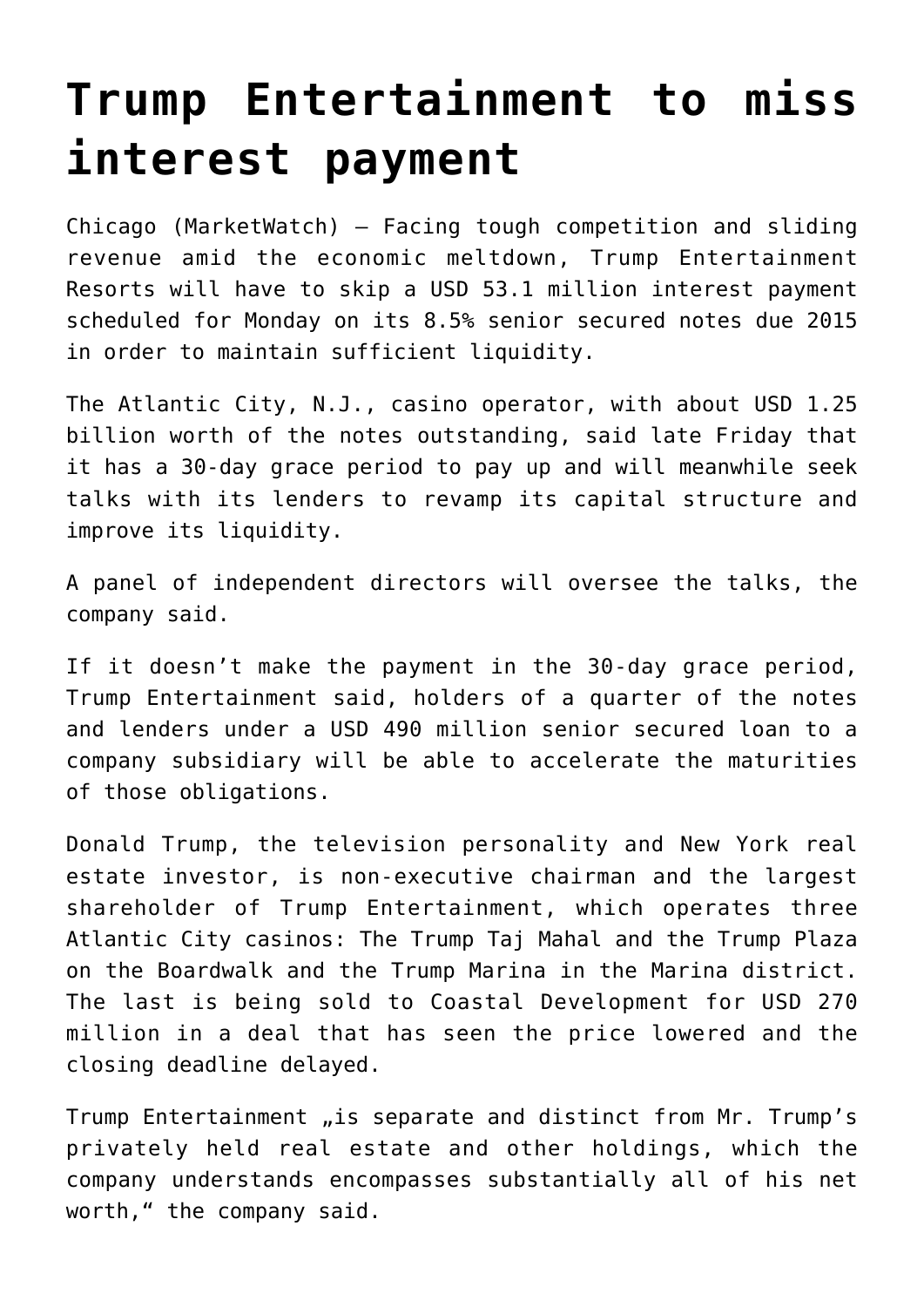After his casinos twice ran into bankruptcy, Trump was removed from having any operating role in them as part of the deal that brought the company out of Chapter 11 the last time around.

And it could happen again: Earlier this month, Fitch Ratings warned that after the company drew a remaining USD 25 million available on its credit facility this quarter to help fund an expansion, "it will have little to no access to committed external funds."

The ratings agency also said that "given Trump's heavy debt load and the expected operating pressure in Atlantic City over the next 12 months, it is crucial for Trump to close the Trump Marina sale in order to avoid a restructuring, in the absence of another transaction."

On Nov. 7, Trump Entertainment reported that it swung to a third-quarter loss of USD 139.1 million, or USD 4.39 a share, from a profit of USD 6.6 million, or 21 cents, in the yearearlier period. Continuing operations produced a loss of USD 3.49 a share against profit of 7 cents. Revenue fell 8.4% to USD 198.3 million.

The company cited slower consumer spending, competition from Pennsylvania, and a smoking ban as the primary factors in the latest results. The number of customers was relatively stable, but spending per person declined, the company said.

The company said then that it was controlling its costs and that its 21 top-paid executives had agreed to a 5% salary cut.

Shares of Trump closed at 31 cents Friday, giving the company a market capitalization of approximately USD 10 million. The stock price scraped as low as 25 cents earlier this month after trading near USD 6 this time last year.

**Trump faces Deutsche Bank suit**